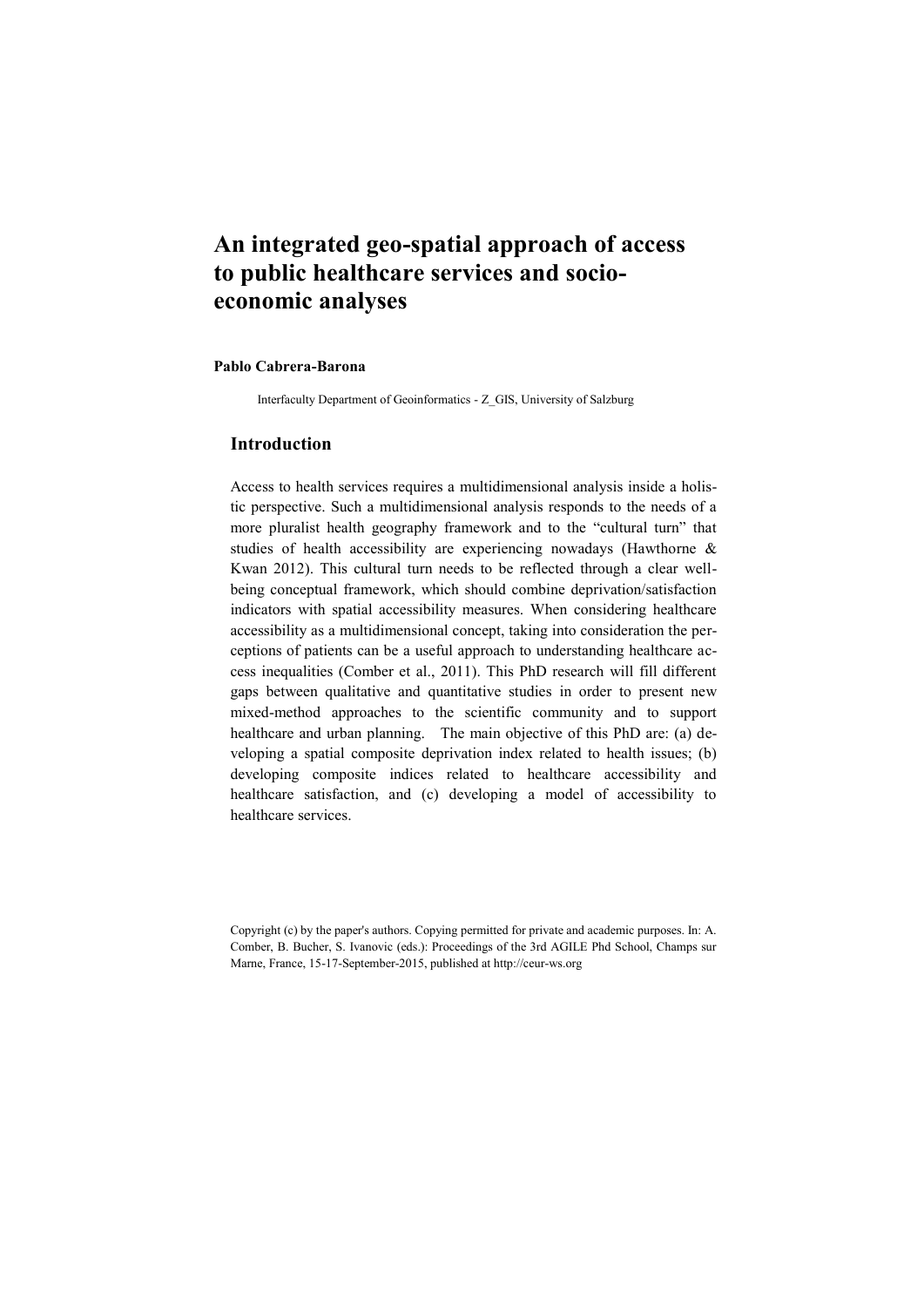#### **Methods**

The study area is the capital city of Ecuador, Quito. Quito is located around 2800 meters above sea level and is home to more than 1.5 million inhabitants. A deprivation index was developed using indicators extracted from the 2010 Ecuadorian Population and Housing Census (Cabrera Barona et al., 2015). The criteria used to choose the different indicators follow a rights-based perspective (Ramírez, 2012, Mideros, 2012). Different deprivation scenarios were then created by applying the Ordered Weighted Averaging (OWA) method with linguistic quantifiers' integration (Malczewski 2006). The second stage of this research was the creation of two indices: a composite healthcare accessibility (CHCA) index and a composite healthcare satisfaction (CHCS) index. To calculate the CHCA index, three indicators were used: healthcare availability, healthcare acceptability, and general healthcare accessibility (Cavalieri 2013). To calculate the CHCS index, three indicators were used: the waiting time after the patient arrives at the healthcare service, the quality of the healthcare, and the healthcare service supply. The CHCA and CHCS indices were validated using factors of people´s behaviour related to healthcare, namely predisposing, enabling, and need factors (Andersen 1995, Arcury et. al 2005), by applying three kinds of regressions: Linear Least Squares, Ordinal Logistic, and Random Forests regressions. The third stage of this research will be the creation of a gravity-based measure of accessibility to healthcare services (Crooks and Schuurman, 2012). The results of this measure of accessibility will be linked to the different scenarios of deprivation through multidimensional analyses.

## **Preliminary Results**

Results have indicated medium and high levels of deprivation only in specific zones of the study area while most of Quito shows low values of deprivation. The OWA deprivation scenarios represent various decision strategies that offer different options when dealing with socio-economic deprivation. The composite indices of healthcare accessibility and healthcare satisfaction identified healthcare inequalities in the study area. Regression results showed that some social factors influence accessibility and satisfaction related to healthcare. The use of perceptions in healthcare accessibility analyses impacted the calculated measures.

2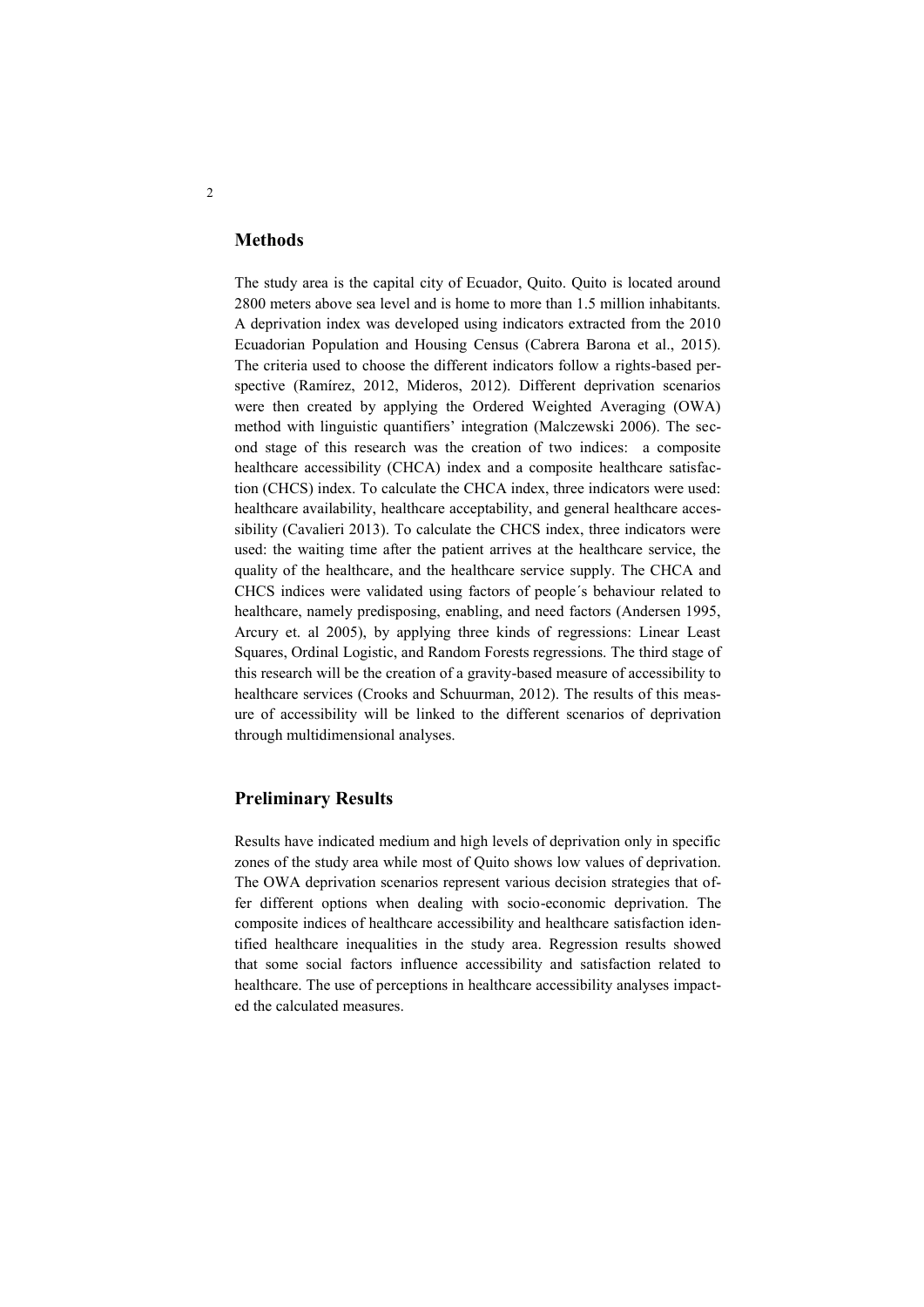#### **Conclusions and Outlook**

The developed indices have the potential to explain socio-economic deprivation and multidimensional healthcare accessibility. This research could also evaluate the influence of access to healthcare and socio-economic deprivation on specific health problems or illnesses. I consider important the incorporation of more detailed information of human transit between the household and healthcare services to improve the representation of the complex phenomenon of healthcare accessibility. The healthcare satisfaction index and healthcare accessibility index use information of health services supply. The health service supply was represented by the range of services, giving higher scores to specific health services such as specialized hospitals. However, the healthcare supply indicator may be represented by other indicators, such as the number of physicians in the health service. The next steps in my research will be: i) Developing an integral analyses of health-related inequalities by using indices of deprivation and healthcare accessibility and ii) Evaluating the scale effects of the different measures developed.

## **References**

Andersen, R.M. (1995) Revisiting the Behavioral Model and Access to Medical Care: Does It Matter? Journal of Health and Social Behavior, 36, 1-10.

Arcury, T.A., Gesler, W.M., Preisser, J.S., Sherman, J., Spencer , J. & Perin, J. (2005) The Effects of Geography and Spatial Behavior on Health Care Utilization among the Residents of a Rural Region. Health Services Research, 40(1), 135-155.

Cabrera Barona, P., Murphy, T., Kienberger, S., Blaschke, T. (2015). A multicriteria spatial deprivation index to support health inequality analyses. International Journal of Health Geographics, 14(11).

Cavalieri, M. (2013) Geographical variation of unmet medical needs in Italy: a multivariate logistic regression analysis. International Journal of Health Geographics, 12(27).

Comber, A.J., Brunsdon, C., Radburn, R. (2011). A spatial analysis of variations in health access: linking geography, socio-economic status and access perceptions. International Journal of Health Geographics, 10(44).